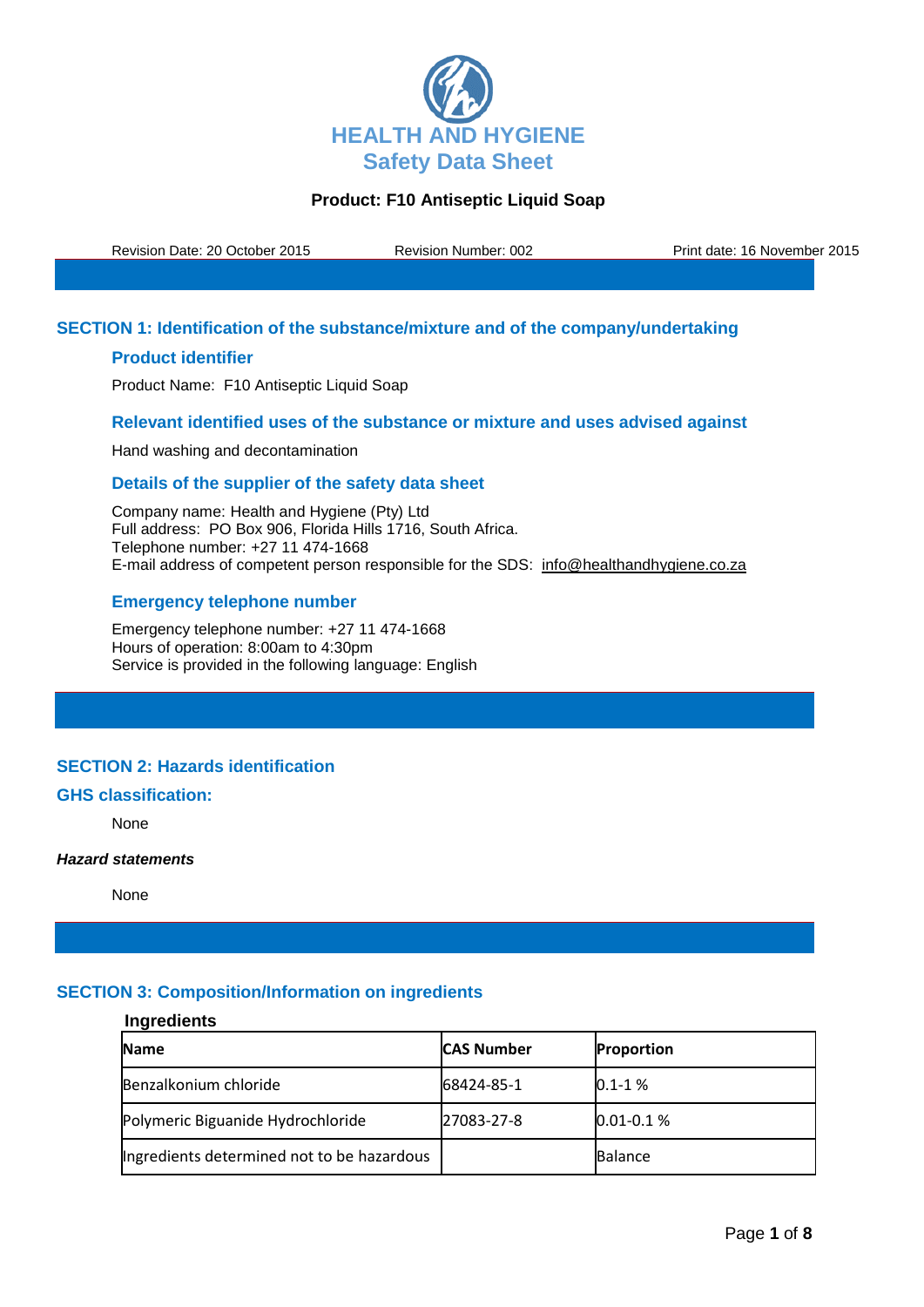

Revision Date: 20 October 2015 Revision Number: 002 Print date: 16 November 2015

#### **SECTION 4: First aid measures**

#### *Following contact with eyes*

Rinse thoroughly with clean water or buffered eye wash for 15 minutes. Seek medical advice where necessary.

*Following skin contact* None

*Following inhalation* None *Following ingestion* Do not induce vomiting. Wash out mouth thoroughly with water.

**Advice to Doctor** Treat symptomatically.

# **SECTION 5: Fire-fighting measures**

#### **Suitable Extinguishing media**

Use appropriate fire extinguisher for surrounding environment.

#### **Hazards from Combustion Products**

Non-combustible material.

#### **Specific Hazards Arising from the chemical**

This product is non-combustible. However heating can cause expansion or decomposition leading to violent rupture of containers.

#### **Special protective equipment and precautions for fire fighters**

Fire fighters should wear full protective clothing and self- contained breathing apparatus (SCBA) operated in positive pressure mode. Fight fire from safe location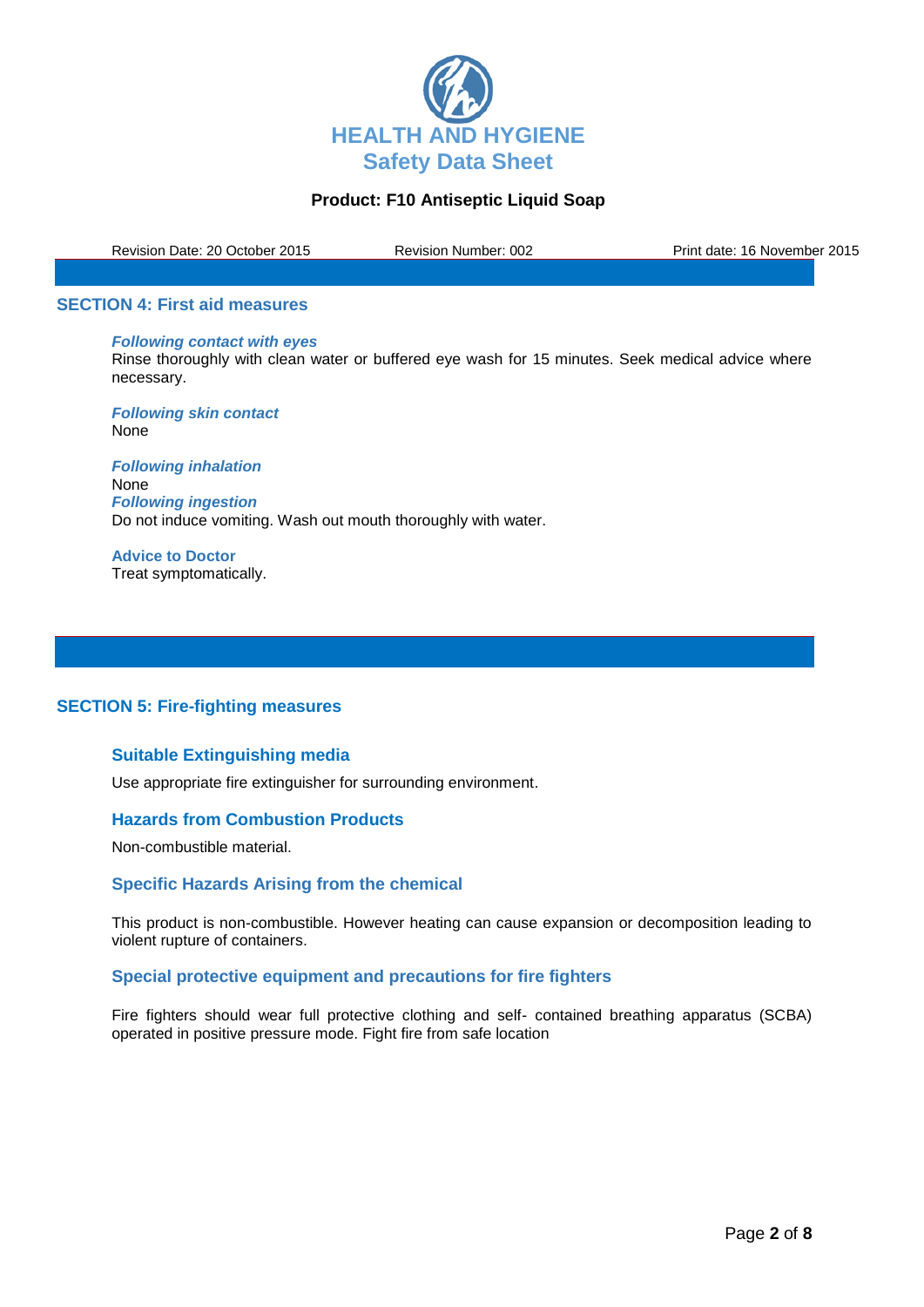

Revision Date: 20 October 2015 Revision Number: 002 Print date: 16 November 2015

#### **SECTION 6: Accidental release measures**

#### **Personal precautions, protective equipment and emergency procedures**

No special precautions are required. Dispose of waste according to the applicable local and national regulations.

#### **Environmental precautions**

If contamination of sewers or waterways occurs inform the local water and waste management authorities in accordance with local regulations.

#### **Methods and materials for containment and clean up**

If possible contain the spill. Place inert absorbent material onto spillage. Collect the material and place into a suitable container. Do not dilute material but contain it

#### **SECTION 7: Handling and storage**

#### **Precautions for safe handling**

Avoid eye contact. Keep containers sealed when not in use.

#### **Conditions for safe storage, including any incompatibilities**

Store in a cool, dry, well ventilated area, out of direct sunlight. Store in suitable, labelled containers. Keep containers tightly closed. Store away from incompatible materials. Ensure that storage conditions comply with applicable local and national regulation.

#### **SECTION 8: Exposure controls/personal protection**

#### **Occupational exposure limit values**

No exposure standards have been established for the mixture. However, over-exposure to some chemicals may result in enhancement of pre-existing adverse medical conditions and/or allergic reactions and should be kept to the least possible levels.

#### **Biological Limit Values**

No biological limits allocated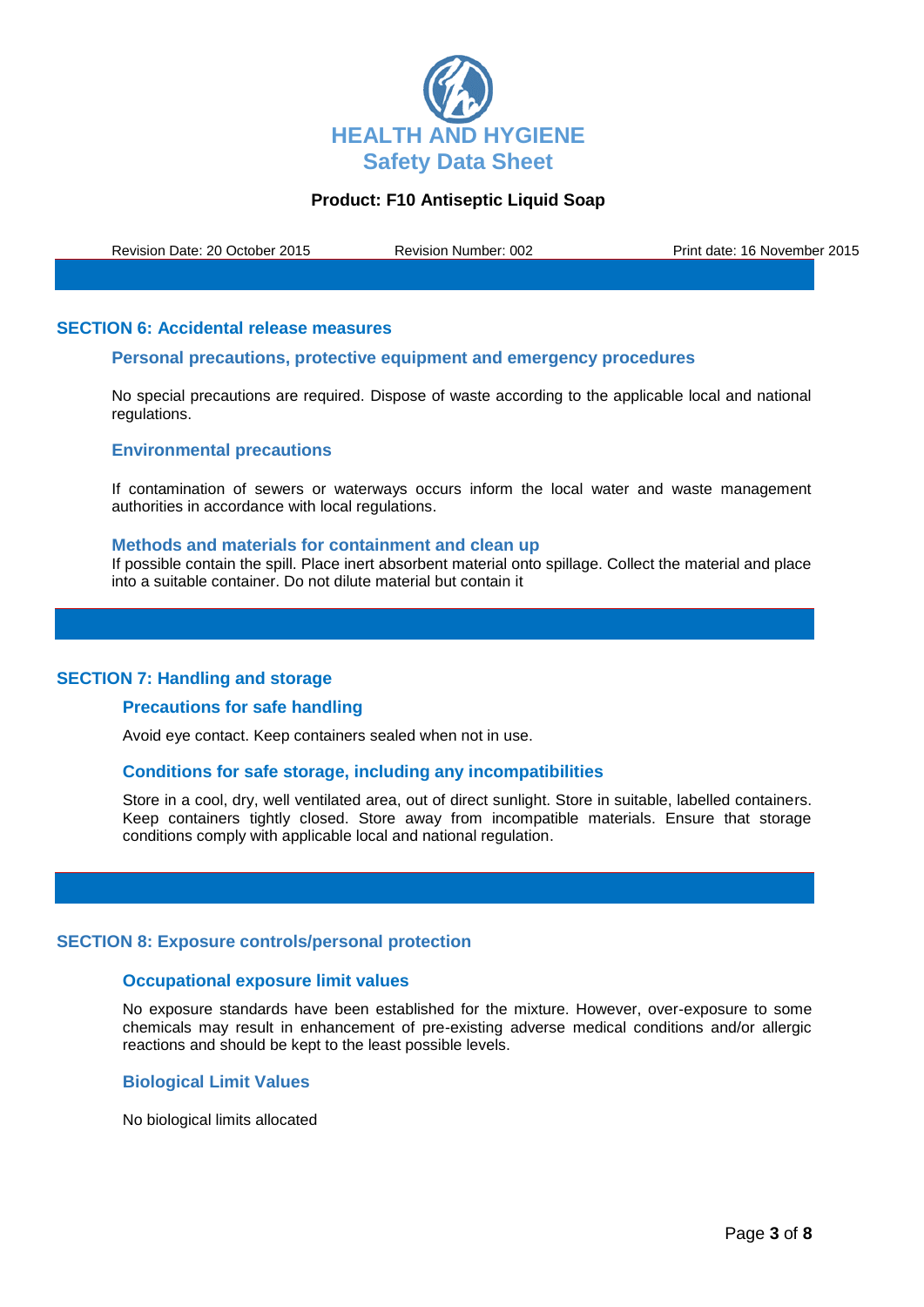

Revision Date: 20 October 2015 Revision Number: 002 Print date: 16 November 2015

# **Appropriate Engineering Controls**

No engineering controls required

# **Respiratory Protection**

Not required

**Eye Protection**

Not required

**Hand Protection**

Not required

### **SECTION 9: Physical and chemical properties**

| Appearance:                  | clear, yellow liquid. |
|------------------------------|-----------------------|
| Odour:                       | lemon odour           |
| Odour threshold:             | not available         |
| pH:                          | 6.8                   |
| Melting point/freezing point | not available         |
| Boiling point:               | $100^{\circ}$ C       |
| Flash point:                 | not available         |
| Evaporation rate             | not available         |
| Flammability:                | not combustible       |
| Vapour pressure:             | not available         |
| Vapour density (air=1)       | not available         |
| Density:                     | 1.02                  |
| Solubility in water:         | soluble               |
| <b>Partition coefficient</b> | not known             |
| Auto-ignition temperature    | not available         |
| Decomposition temperature    | not available         |
| Viscositv                    | 800mpa                |

# **SECTION 10: Stability and reactivity**

# **Chemical stability**

Stable under normal conditions of storage and handling.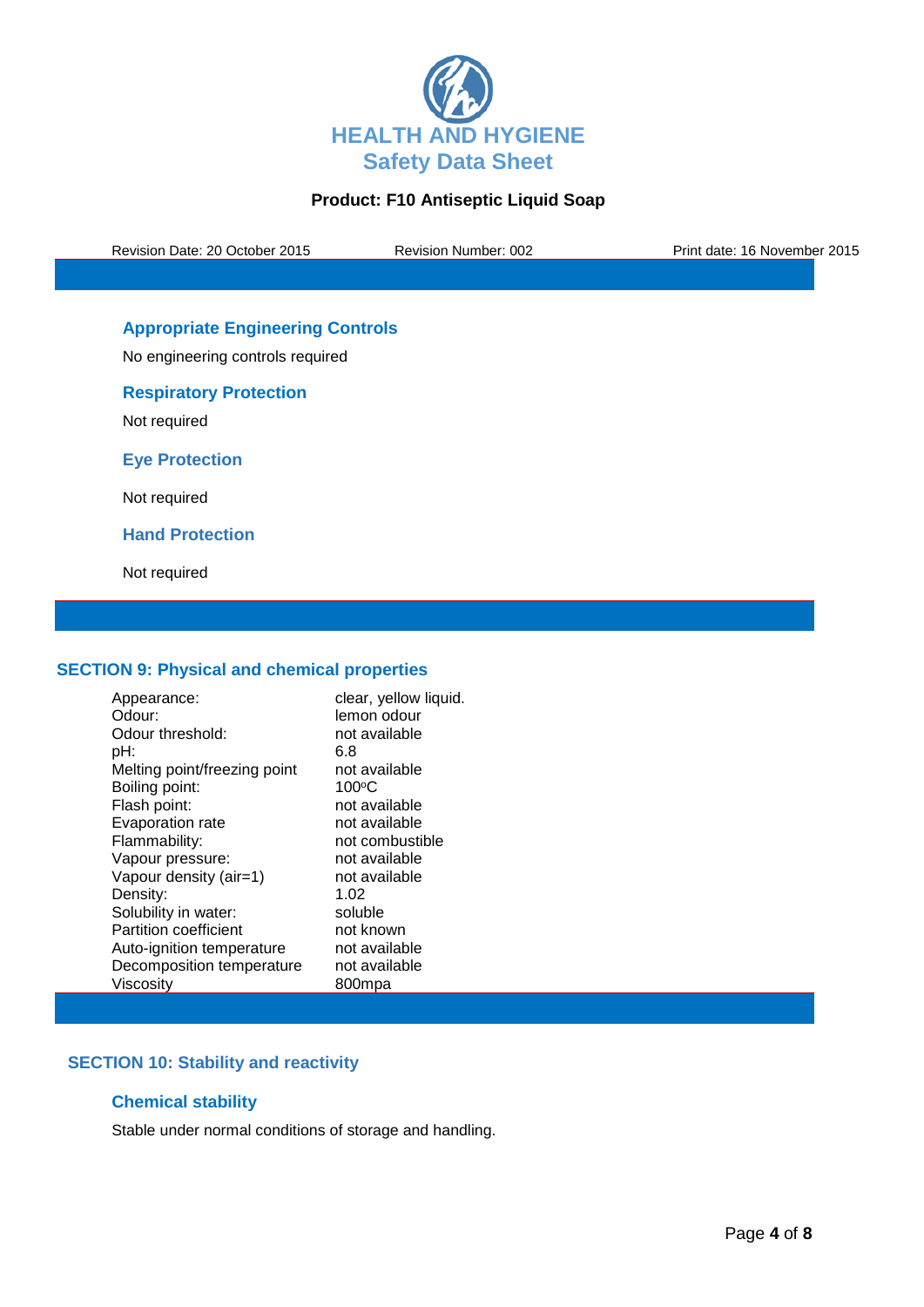

Revision Date: 20 October 2015 Revision Number: 002 Print date: 16 November 2015

# **Possibility of hazardous reactions**

Stable under normal conditions of storage and handling

**Conditions to Avoid** Do not mix with soaps and other chemicals.

**Incompatible materials** Anionic detergents / chemicals.

**Hazardous Decomposition Products** Not available

**Possibility of hazardous reactions** Not available

# **SECTION 11: Toxicological information**

This product does not contain any ingredients at levels classified as hazardous by Globally Harmonised System of Classification and labelling of Chemicals (GHS).

# **Toxicity**

| Acute Oral Toxicity: (Rat)                                     | Not available                                                         |
|----------------------------------------------------------------|-----------------------------------------------------------------------|
| Acute Dermal Toxicity: (Rat)                                   | Not available                                                         |
| Acute Eye Irritation                                           | Not available                                                         |
| Acute Dermal Irritation                                        | Not available                                                         |
| <b>Acute Inhalation Toxicity</b>                               | Not available                                                         |
| <b>Skin Sensitization</b>                                      | Not available                                                         |
| Carcinogenicity, mutagenicity<br>And toxicity for reproduction | Not considered to be carcinogenic, mutagenic or toxic to reproduction |

### **Symptoms related to the physical, chemical and toxicological characteristics**

#### **Ingestion**

Ingestion of this product may irritate the gastric tract causing nausea and vomiting.

**Inhalation** None

**Skin** None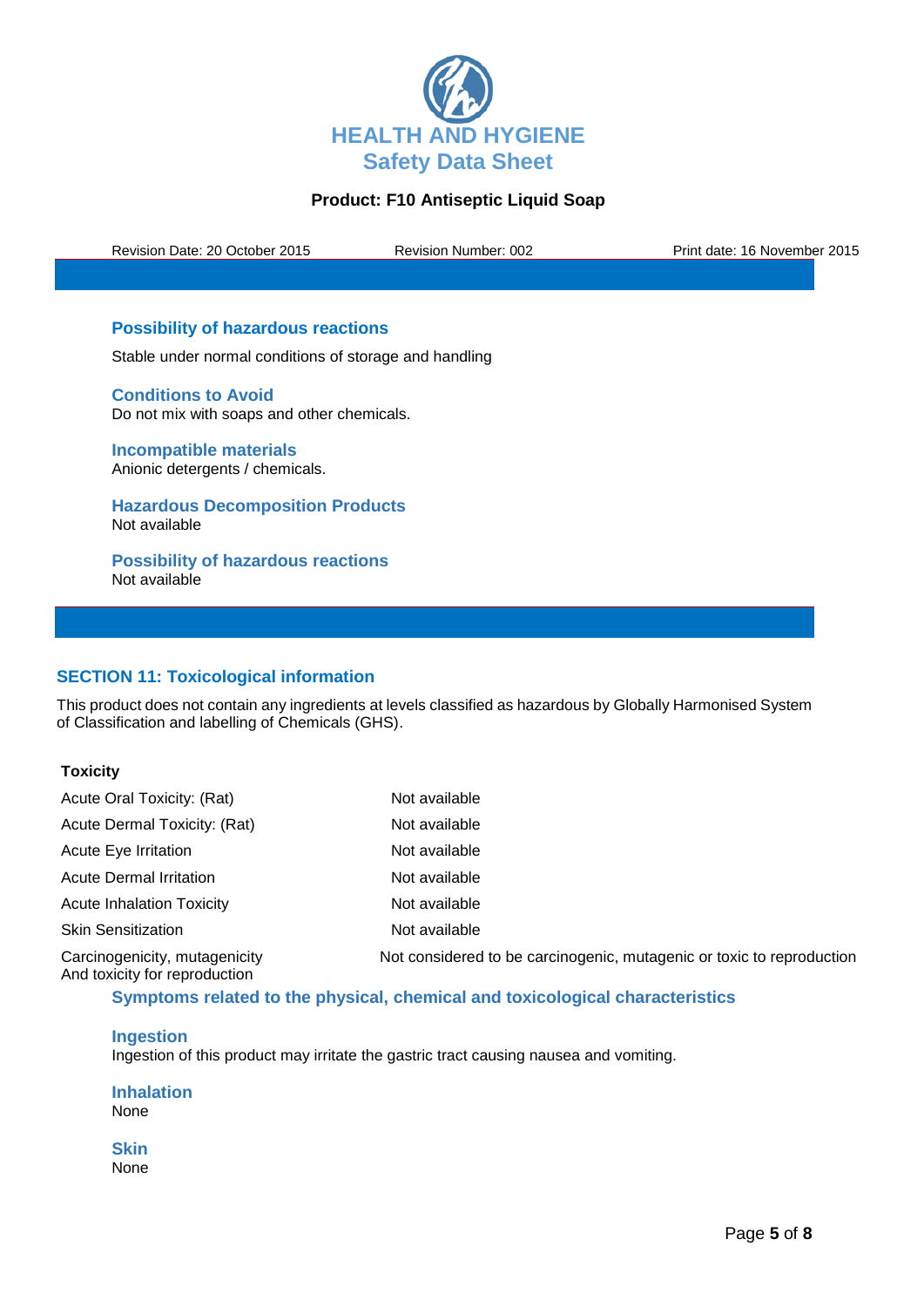

Revision Date: 20 October 2015 Revision Number: 002 Print date: 16 November 2015

**Eye None** 

**Respiratory sensitation** Not a respiratory sensitiser.

**Skin Sensitisation** Not a skin sensitiser.

**STOT-single exposure** Not expected to cause toxicity to a specific target organ.

**STOT-repeated exposure** Not expected to cause toxicity to a specific target organ.

**Aspiration Hazard** Not expected to be an aspiration hazard.

### **SECTION 12: Ecological information**

**Eco toxicity** The available ecological data is given below.

**Persistence and degradability** Biodegradable

**Mobility** Not mobile

**Bioaccumulative Potential** Not available

**Other Adverse Effects** Not available

**Environmental Protection** Not available.

**Acute Toxicity – Fish** Not available

**Acute Toxicity – Daphnia** Not available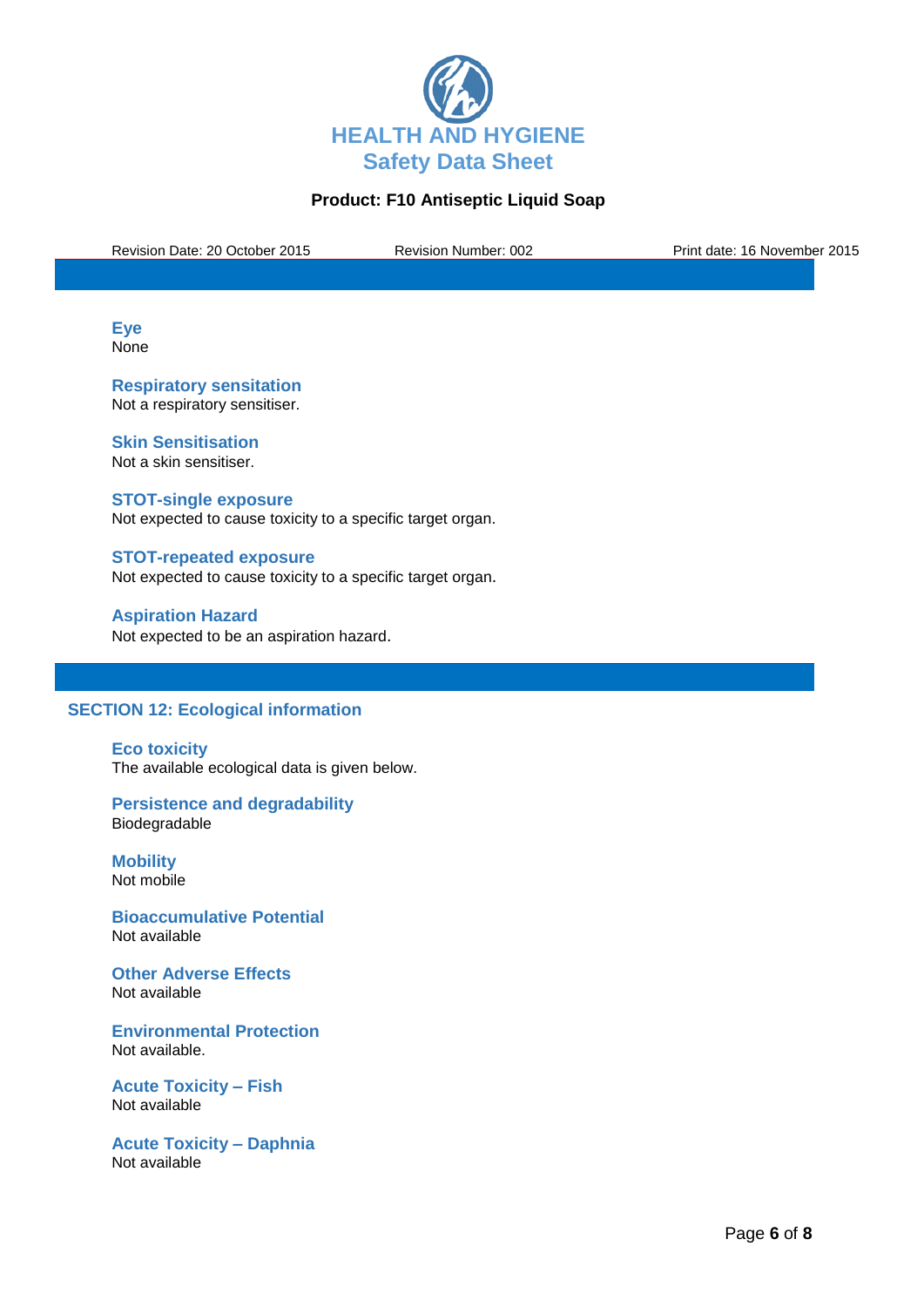

Revision Date: 20 October 2015 Revision Number: 002 Print date: 16 November 2015

# **SECTION 13: Disposal considerations**

Soak up on an inert material e.g. dry earth and dispose of in an area approved by local authority.

### **SECTION 14: Transport information (according to SANS 10228 and 10229-1)**

UN Number: None allocated UN Proper Shipping Name: None allocated

**Transport Hazard Classes** None allocated

**IMDG Marine pollutant** No

# **SECTION 15: Regulatory information**

Not classified as Hazardous according to SANS 10234:2008: Globally Harmonised System of Classification and labelling of Chemicals (GHS)

### **SECTION 16: Other information**

### **16.1 Abbreviations and acronyms**

| CAS   | <b>Chemical Abstracts Service</b>                                       |
|-------|-------------------------------------------------------------------------|
| PBT   | Persistent, bio-accumulative and toxic                                  |
| REACH | Registration, Evaluation and Authorisation of Chemicals                 |
| SDS   | Safety Data Sheet                                                       |
| vPvB  | Very persistent, very bio-accumulative                                  |
| w/w   | Weight by weight                                                        |
| GHS   | Globally Harmonised System of Classification and labelling of Chemicals |